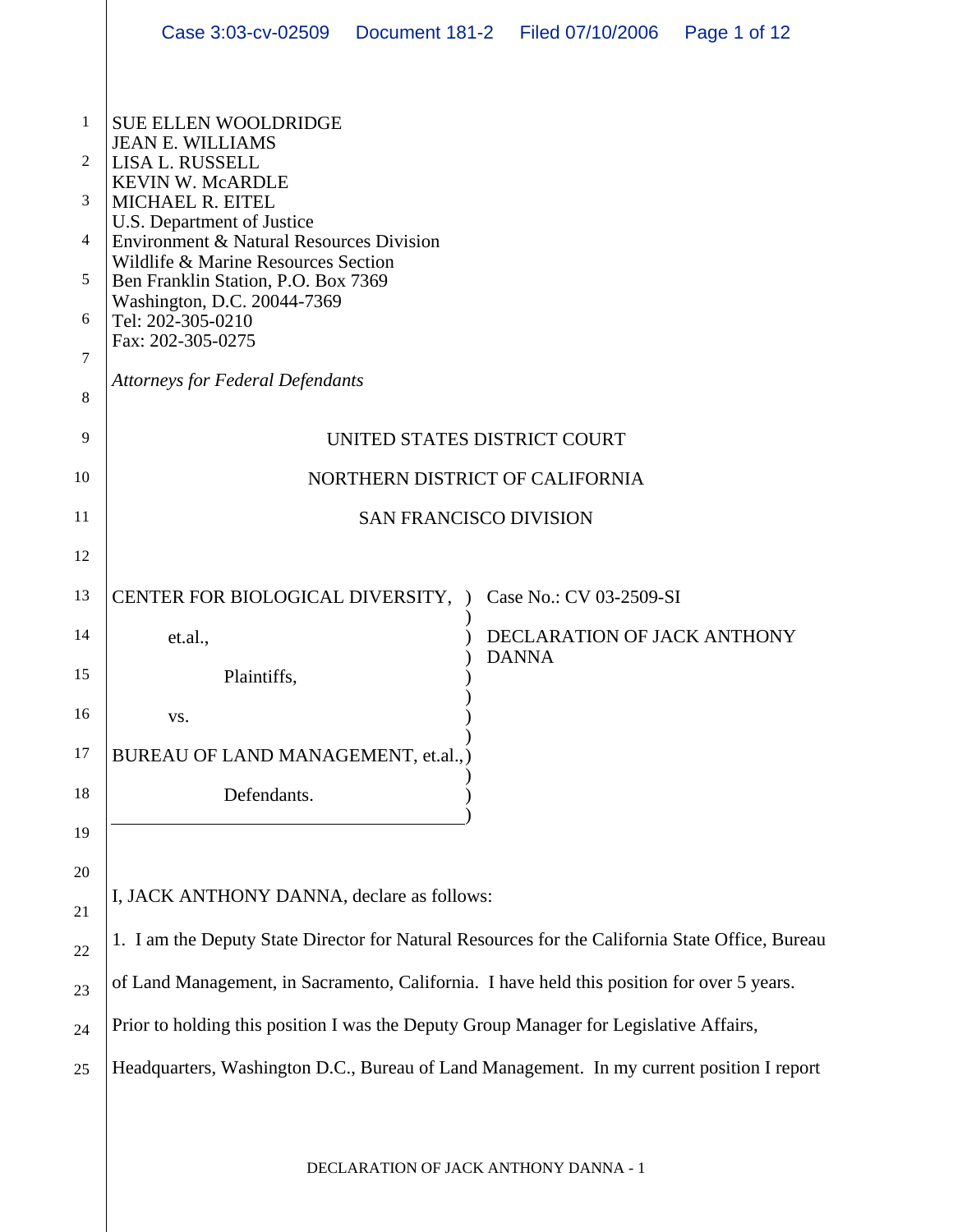directly to the California State Director. I am responsible for the day to day supervision of my staff, which consists of approximately thirty individuals including a diverse group of professional resource program leads. My staff consists of individuals trained in biological, physical, cultural, and related sciences. I am responsible for advising the State Director and fifteen field managers in the state on policy, and the procedural and regulatory responsibilities of the BLM. The Imperial Sand Dunes Recreation Area ("ISDRA" or "Dunes") falls within the administration jurisdiction of California BLM, in particular the El Centro Field Office. Based upon my own knowledge, and with input from my staff and the staff of both the El Centro Field Office and the California Desert District Office, I understand the following to be true and correct:

12 13

14

15

16

17

18

19

20

21

1

2

3

4

5

6

7

8

9

10

11

2. Imperial Sand Dunes Recreation Area. The Dunes have been utilized for public recreation and off-highway vehicle ("OHV") use for over thirty years. In 1998 the USFWS listed the Peirson's milk-vetch ("PMV") as a threatened species under the ESA. 63 Fed.Reg. 53596. In 2004 the USFWS designated critical habitat for the species. The Fish and Wildlife Service recently announced a 90-day finding on a petition to list the Andrews' dune scarab beetle (*Pseudocotalpa andrewsi*) under the Endangered Species Act. 71 Fed.Reg. 26444. The Service found that the petition did not provide substantial information to indicate listing of the Andrews' dune scarab beetle was warranted. It is my understanding that the FWS will issue its 90-day petition finding on the 16 other Dunes endemic invertebrates within the next 30 to 45 days.

22 23

24 25 3. All public land under the jurisdiction of the BLM is to be managed according to planning documents, variously called, for example, land use plans, resource management plans, recreation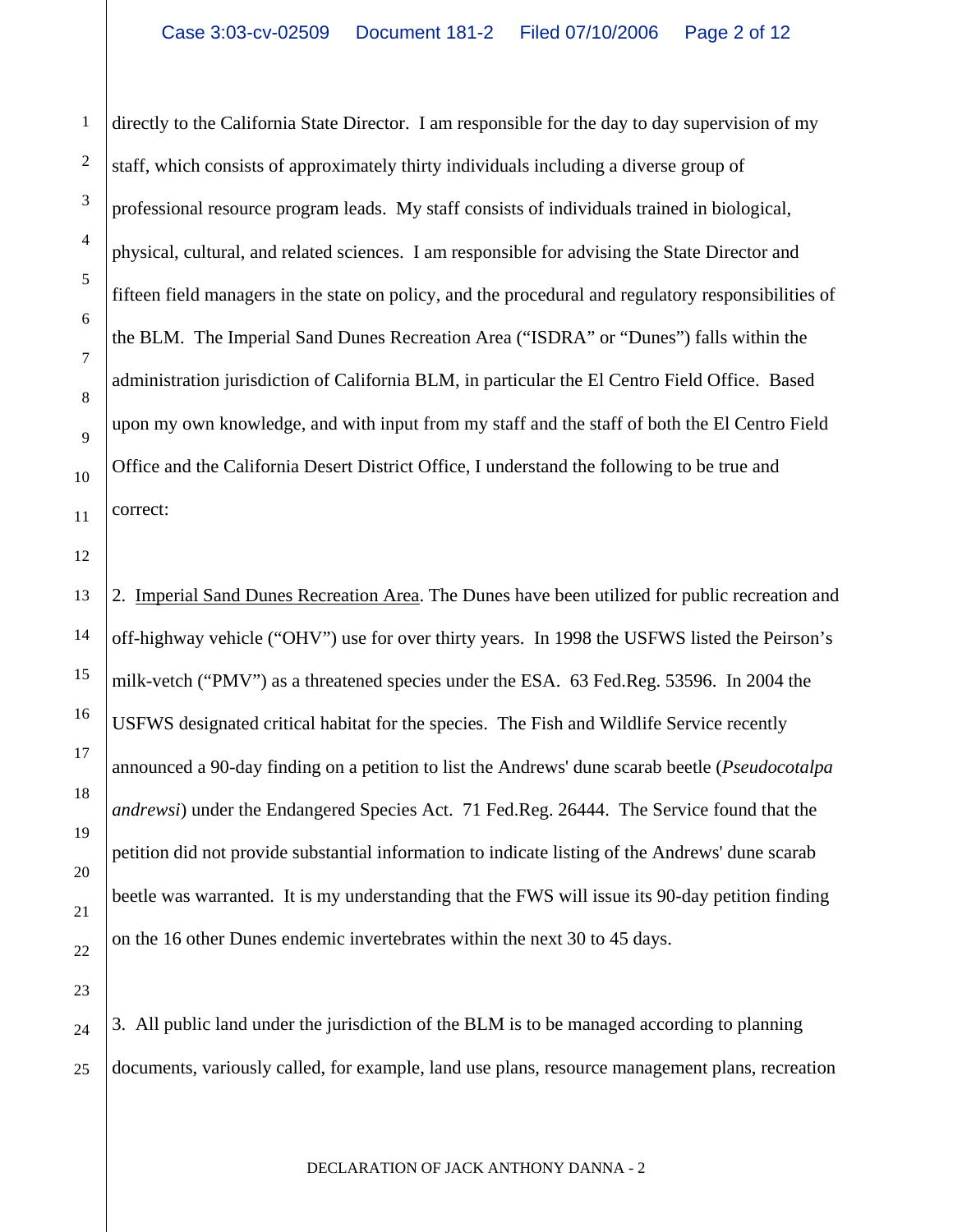area management plans ("RAMP"), allotment management plans, etc. All of these plans, whether they are regional in effect or site specific, are developed under the authorities of FLPMA after appropriate review under NEPA, the ESA, and other applicable laws and regulations. The BLM issued a Recreation Area Management Plan ("RAMP") and Decision Record ("DR") in 1987 for the Dunes. In 2003 the Bureau issued an updated RAMP, and in 2005, issued a Record of Decision (ROD") for the Dunes based upon the RAMP and its associated Environmental Impact Statement.

1

2

3

4

5

6

7

8

9

19

20

21

22

23

24

10 11 12 13 14 15 16 17 18 4. Current Management Pursuant to the 2003 RAMP and 2005 ROD. The 2005 ROD for the ISDRA generally consists of two parts. Part I amended the California Desert Plan of 1980. Part II established area and site specific goals, objectives, and anticipated management actions. In particular Part I amended the multiple-use classifications and related OHV designations that identify levels of use on public lands, expanded the overall size of the Dunes by 1200 acres, and provided for permit-only OHV use in the Adaptive Management Area. By contrast, Part II addressed general goals and objectives for managing the Dunes and provided for operation, maintenance, administrative management, and supplemental rules to maintain public lawfulness, and identified future site-specific actions within the boundary of the ISDRA.

25 5. Management Actions. Supplemental rules for the Dunes have been published in the Federal Register addressing issues such as alcohol use and curfew. The BLM, along with Imperial County and other federal and state law enforcement agencies, work cooperatively to regulate the Dunes. While the 2005 ROD has generally provided the authorization for future site-specific actions to occur, these actions may only proceed after further NEPA and ESA review, as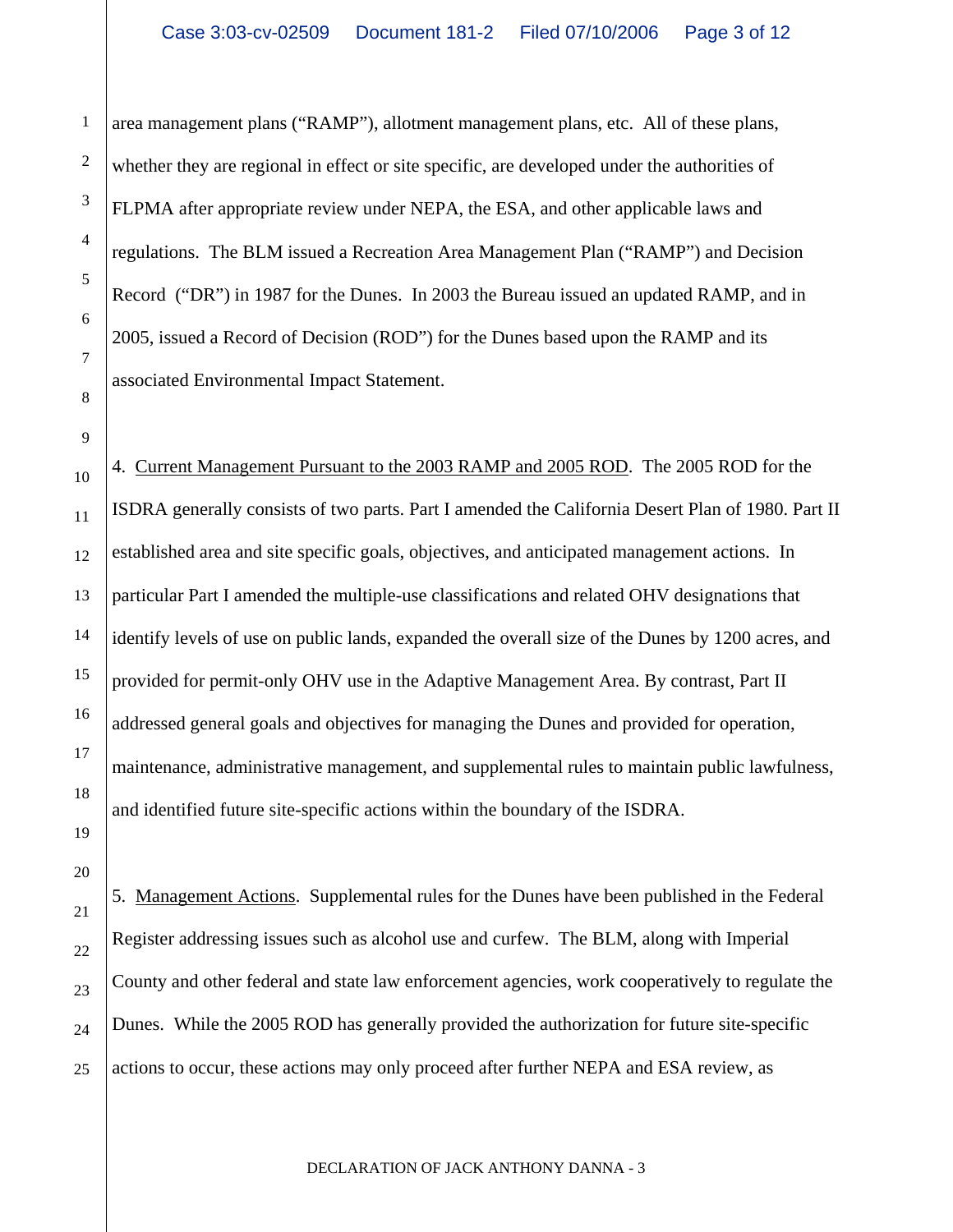appropriate, have been accomplished. In the expanded 1200-acre area incorporated into the Dunes boundary, expanded camping areas consisting of five acres are currently being analyzed. The RAMP and ROD provide descriptions of each management area, describing current environmental and existing recreational use conditions and the desired condition BLM seeks to achieve through management as approved in the 2005 ROD.

1

2

3

4

5

6

7

8

9

10

11

12

13

14

15

16

17

18

19

20

21

22

23

24

25

6. Management under the 1987 Ramp and Decision Record. The 1987 RAMP and DR did not delineate recreation use areas nor did they establish desired area conditions and did not take into consideration listing of or critical habitat designation for the PMV since the species was not listed until 1998 nor was critical habitat designated until 2004. The 1987 RAMP did allow OHV use in the Dunes, including use within the AMA, but without a permit system. This difference is of little consequence, however, as the BLM will agree to the retention of the administrative closures on an interim basis pending a new or revised ROD; the AMA is one of the closure areas. Should the court entirely vacate the 2005 ROD and fail to order management of the Dunes pursuant to the 2003 RAMP, the Bureau will exercise its management mandate and manage the Dunes according to the terms of the 1987 RAMP and ROD, as modified by the interim administrative closures.

7. Differences Between Management Under the 1987 RAMP/DR and the 2003 RAMP/2005 ROD. Specifically, some of the more significant differences between the 2003 RAMP and the 1987 RAMP are as follows: The 2003 RAMP/2005 ROD establishes a new management regime based on specific goals, existing condition descriptions, desired future conditions, and management actions that are not included in and not consistent with the 1987 RAMP. These

DECLARATION OF JACK ANTHONY DANNA - 4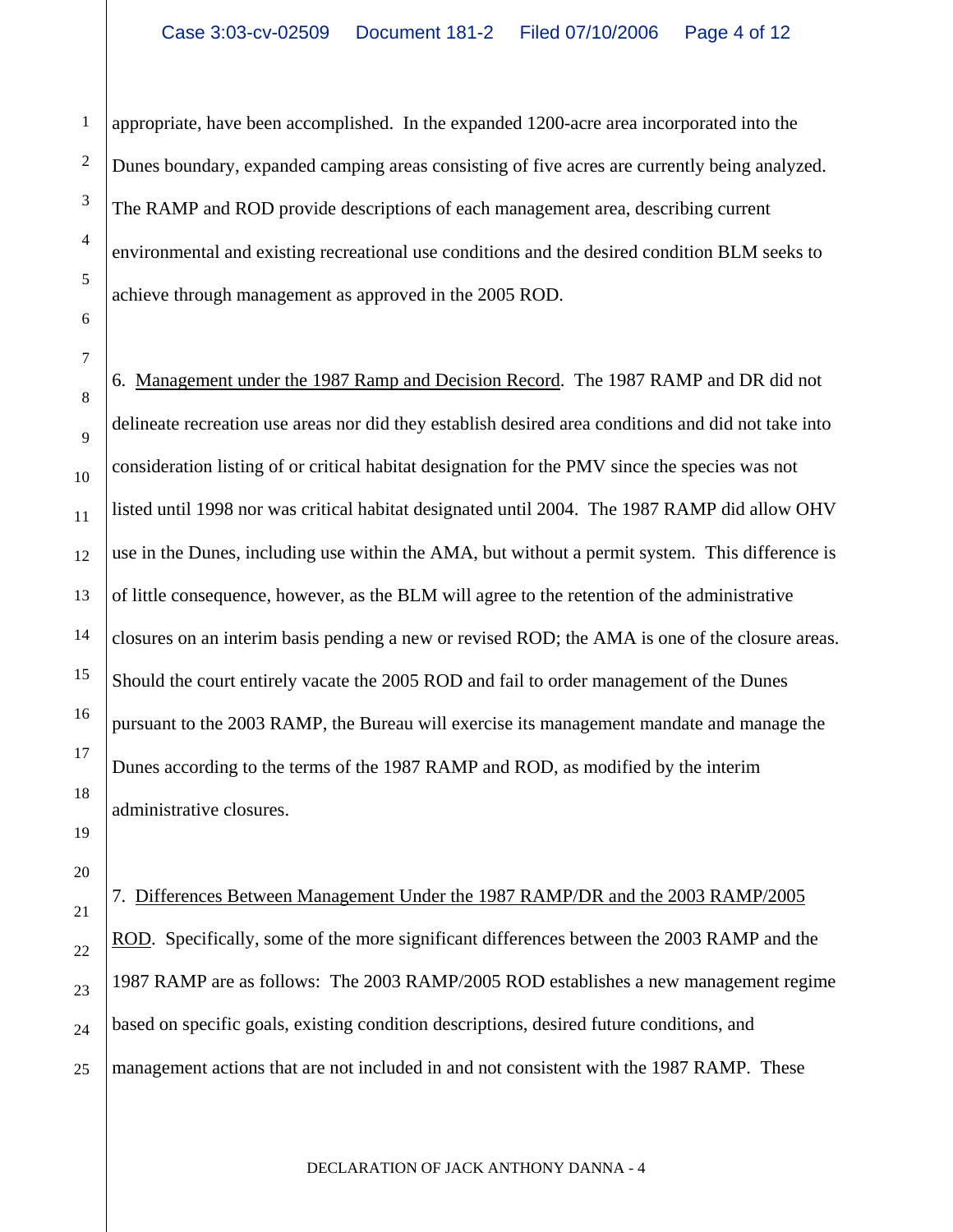1

2

3

4

5

6

7

8

9

10

include Recreation Opportunity Spectrum classifications, visitor capacity limitations and triggers, and new law enforcement tools (Chapter III, 2003 RAMP). This new management regime provides substantially better control over public use, protection of sensitive environmental resources, and enhancement of visitor experience. For example, the 2003 RAMP/2005 ROD revises goals and objectives for the Mammoth Wash Area to emphasize semiprimitive motorized recreation opportunities and protection of natural and cultural resources as opposed to promoting intensive recreational use, development of a new campground complex, and related infrastructure (p.67, 2003 RAMP).

11 12 13 14 15 16 17 18 19 20 21 22 23 24 25 8. The 2003 RAMP/2005 ROD eliminates some key actions of the 1987 RAMP that are inconsistent with current management objectives for ISDRA. The 1987 RAMP includes designation of four areas at ISDRA totaling approximately 1000 acres for lease for purposes of OHV rental and sales, restaurant development, RV park development, and development of other types of business establishments. These areas are eliminated from the 2003 RAMP/2005 ROD. The 2003 RAMP/2005 ROD also eliminates a motorized vehicle corridor on the west side of the Coachella Canal (1-12, p. 40, 1987 RAMP). The corridor, if developed, would increase access to remote undeveloped areas of ISDRA, especially the segment between Gecko and Mammoth Wash, and would increase potential for incursions into the North Algodones Wilderness Area and incursion into sensitive areas, including the East Mesa ACEC and Flat-tail horned lizard management area. Construction of a developed campground and road proposed for the Mammoth Wash area under the 1987 RAMP is eliminated. The 2003 RAMP/2005 ROD also eliminates development of RV dump stations throughout ISDRA. If the 2003 RAMP/2005 ROD are vacated, these actions would continue to remain as part of BLM's officially approved and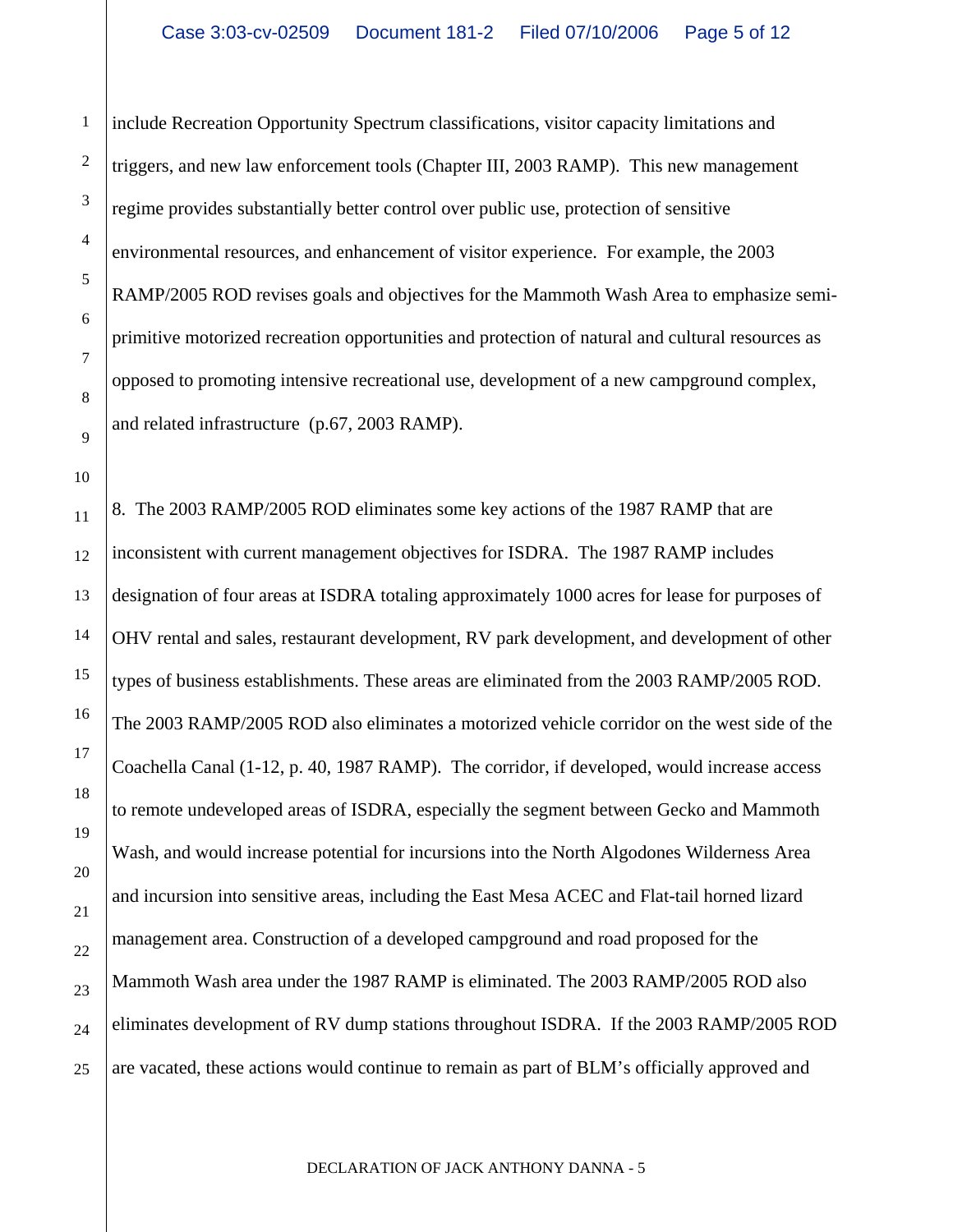adopted management program under the 1987 RAMP/DR for ISDRA until replaced by a new RAMP/ROD.

1

2

3

4

5

6

7

8

9

10

11

12

13

14

15

16

17

18

19

20

21

22

23

24

25

9. The 2003 RAMP/2005 ROD provides needed facilities for law enforcement support and visitor use, including development of the \$1 million South Dunes Ranger Station (BM #2, 3, p. 98, 2003 RAMP) and expansion of existing campgrounds up to 15 additional acres on Gecko Road (GM # 1, p.76, 2003 RAMP). These facilities do not affect habitat, including critical habitat for the PMV. BLM has already prepared site specific environmental documentation to develop these projects based on the 2003 RAMP/2005 ROD and associated EIS. If the 2003 RAMP/2005 ROD are vacated, the adequacy of BLM's supporting environmental documentation would be in question and the approximately \$1 million dollars budgeted for construction could be jeopardized. Supplemental Rules for controlling alcohol use and curfew hours are identified as appropriate for law enforcement tools in the 2003 RAMP/2005 ROD.

10. The 2003 RAMP/2005 ROD provides essential management direction for administering day-to-day commercial use at ISDRA, including vending, concessions, and tour bus use (commercial activity goals, pp.47-50, 2003 RAMP)**.** The 1987 RAMP allowed commercial vending seven days per week (8-1, p.96, 87 RAMP). The 2003 RAMP/2005 ROD includes new controls for commercial vendors by designating the areas in which vending is permitted and reducing the length of time vendors are able to operate at ISDRA in order to better manage these commercial operations. The 2003 RAMP/2005 ROD also establishes a fee program necessary for supplementing limited appropriated funds for ISDRA management. The 1987 RAMP does not address bus tours. This use has grown tremendously over the years to the point that it is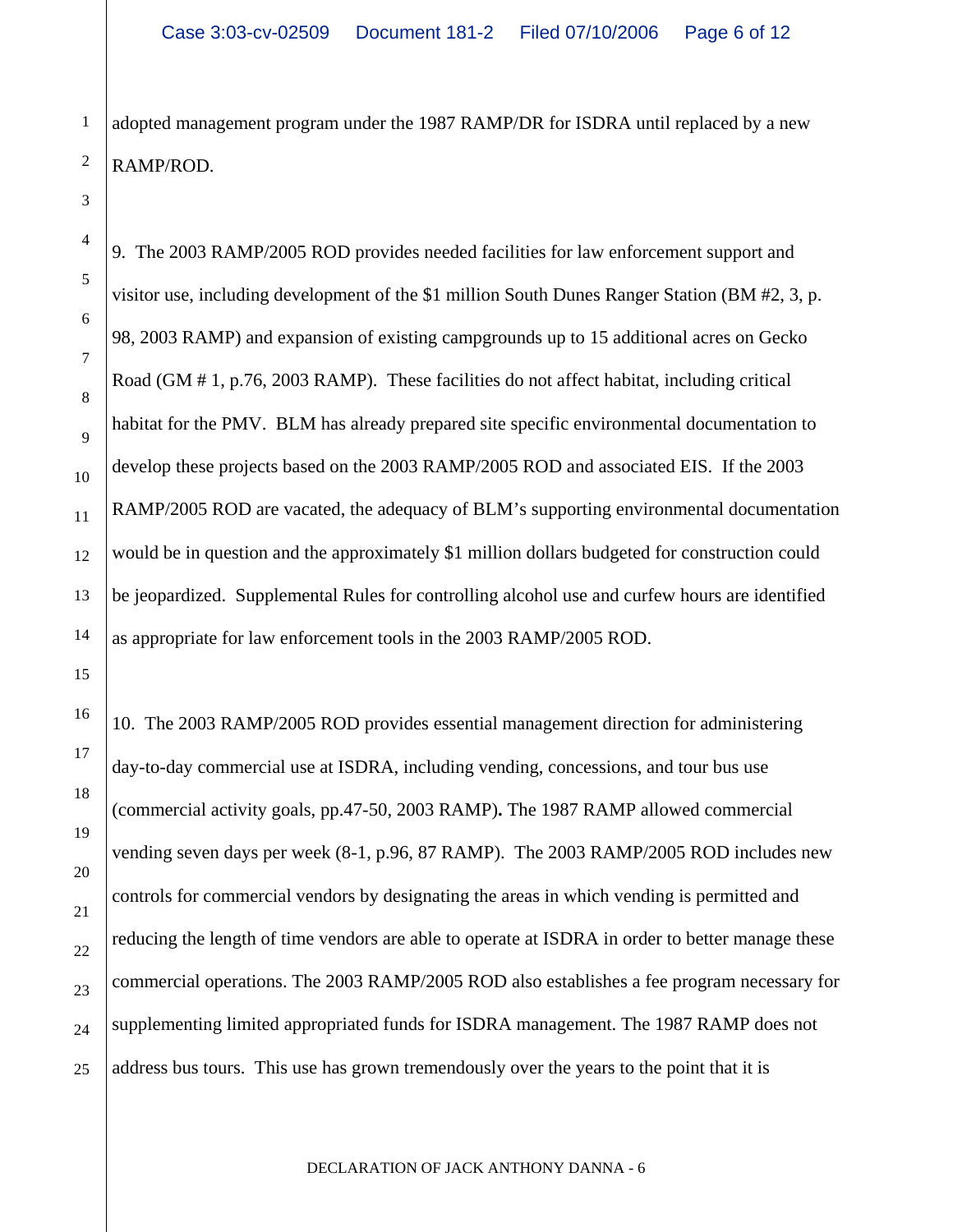1

2

3

4

5

6

7

8

9

10

11

12

13

14

15

16

17

18

19

20

21

seriously impacting other recreation users and increasing pressure for environmental resource protection. Bus tours enter the southern area of ISDRA from Interstate 8 and Highway 78 to use BLM's facilities at Osborn Overlook and Buttercup Campground. The 2003 RAMP/2005 ROD provides a basis for limiting this activity and reduces pressure on existing facilities that would otherwise be substantially impacted by continued heavy use. The 2003 RAMP/2005 ROD provide authority to construct a separate area for parking and other visitor use facilities as well as distinct interpretative facilities. These facilities are near the small area closure but are not in the closure itself; the purpose of these facilities is to relieve overcrowding, provide focused management, and address a newly identified issue at the Dunes. Vacature of the 2003 RAMP/2005 ROD would eliminate BLM's specific response to this new resource issue.

11. The 2003 RAMP/2005 ROD provides for an expanded environmental education and interpretative program including facilities, informational materials, and designation of areas for watchable wildlife and viewing of cultural, historic, and other resource values (information and interpretative education goals, p.46, 47, 2003 RAMP). These activities do not affect habitat or critical habitat and provide substantial benefits to the environment in terms of improving public awareness of sensitive resource values. The 1987 RAMP includes some individual actions but does not contain as comprehensive or proactive a program in this area.

22 23 24 25 12. Consequences of Vacating the Entire 2005 ROD. Under typical land use planning procedures, if the 2005 ROD is vacated, the 2003 RAMP, which was approved by the State Director only after public protests were resolved by the BLM Director in Washington, will remain an approved management plan, but without an effective decision document it cannot be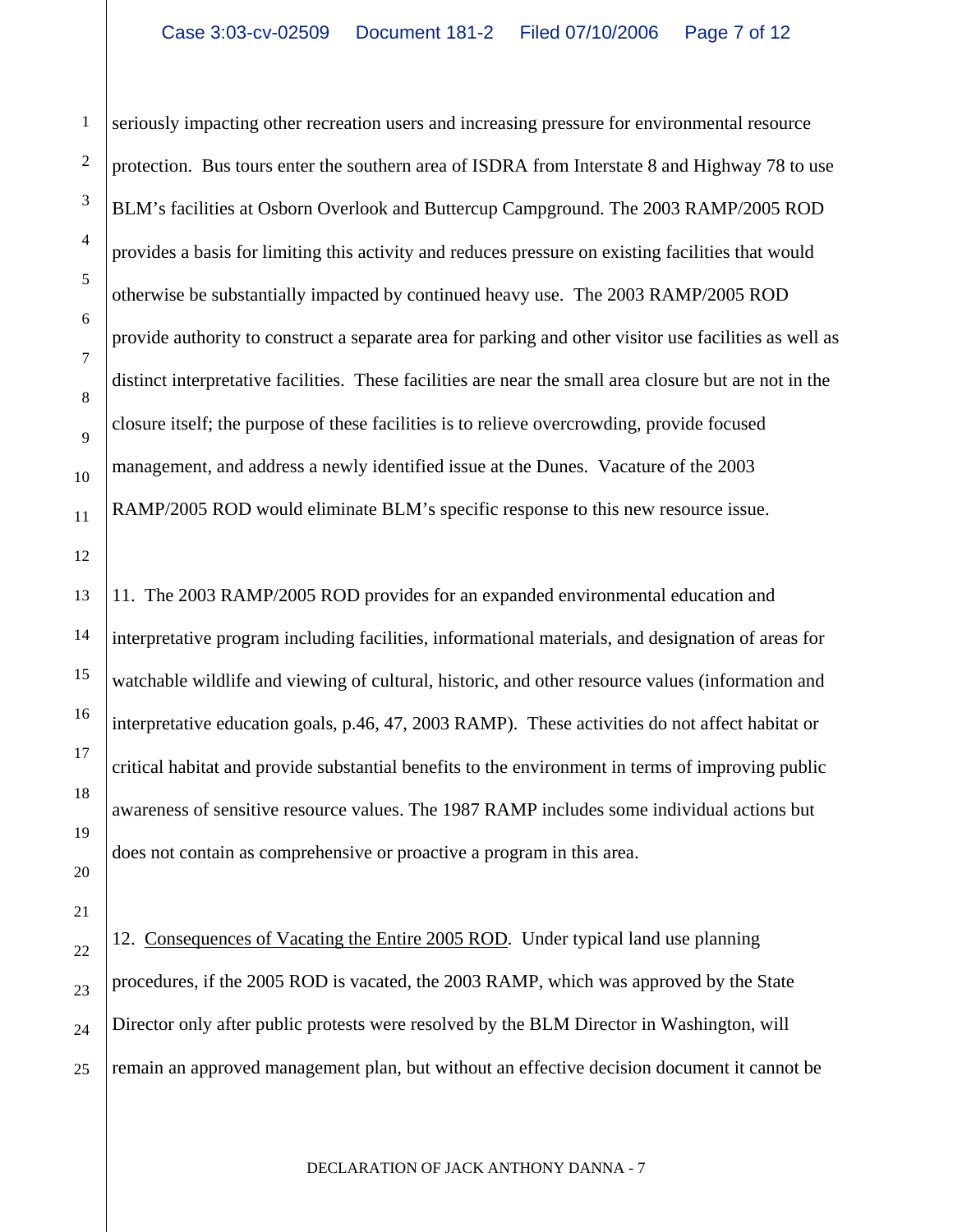implemented by the California State Director. The State Director will revert to the 1987 DR and implement the provisions of the 1987 RAMP pending the issuance of a new ROD for the 2003 or further amended RAMP. The supplemental rules will remain on the books as an exercise of regulatory authority. Management of the 1200-acre expanded area will revert to the NECO plan area. The NECO plan amendment was approved in December 2002 and acknowledges the administrative transfer of this acreage to the Dunes plan. Although the area will continue to be under the public land jurisdiction of the BLM, management of camping compliance will be complicated by the difference in setback use between the two plans.

10

11

12

13

14

15

16

17

18

19

20

21

22

23

24

25

1

2

3

4

5

6

7

8

9

13. Environmental Analysis Documentation. Aside from the ESA issues, the NEPA deficiencies noted by the Court (elimination of the administrative closures from range of alternatives; analysis of the effects of the action on invertebrates) do not impact all aspects of the 2003 RAMP or the EIS to the extent that an entirely new EIS is required to correct the noted deficiencies. Much of the existing EIS remains valid notwithstanding the noted deficiencies, and in this case, a supplemental EIS could be appropriate. Furthermore, the court, itself, did not suggest that the EIS in its entirety be invalidated. The BLM should retain its discretion to make the determination whether a new or supplemental EIS is required under the circumstances presented in this case.

14. Once FWS issues a new final critical habitat rule, BLM will determine whether a full or supplemental EIS is warranted. BLM can fully address the administrative closure alternative deficiency by incorporating it as a fully analyzed alternative and examining the effects of that alternative. The issue of effects on invertebrates will require further analysis. BLM has begun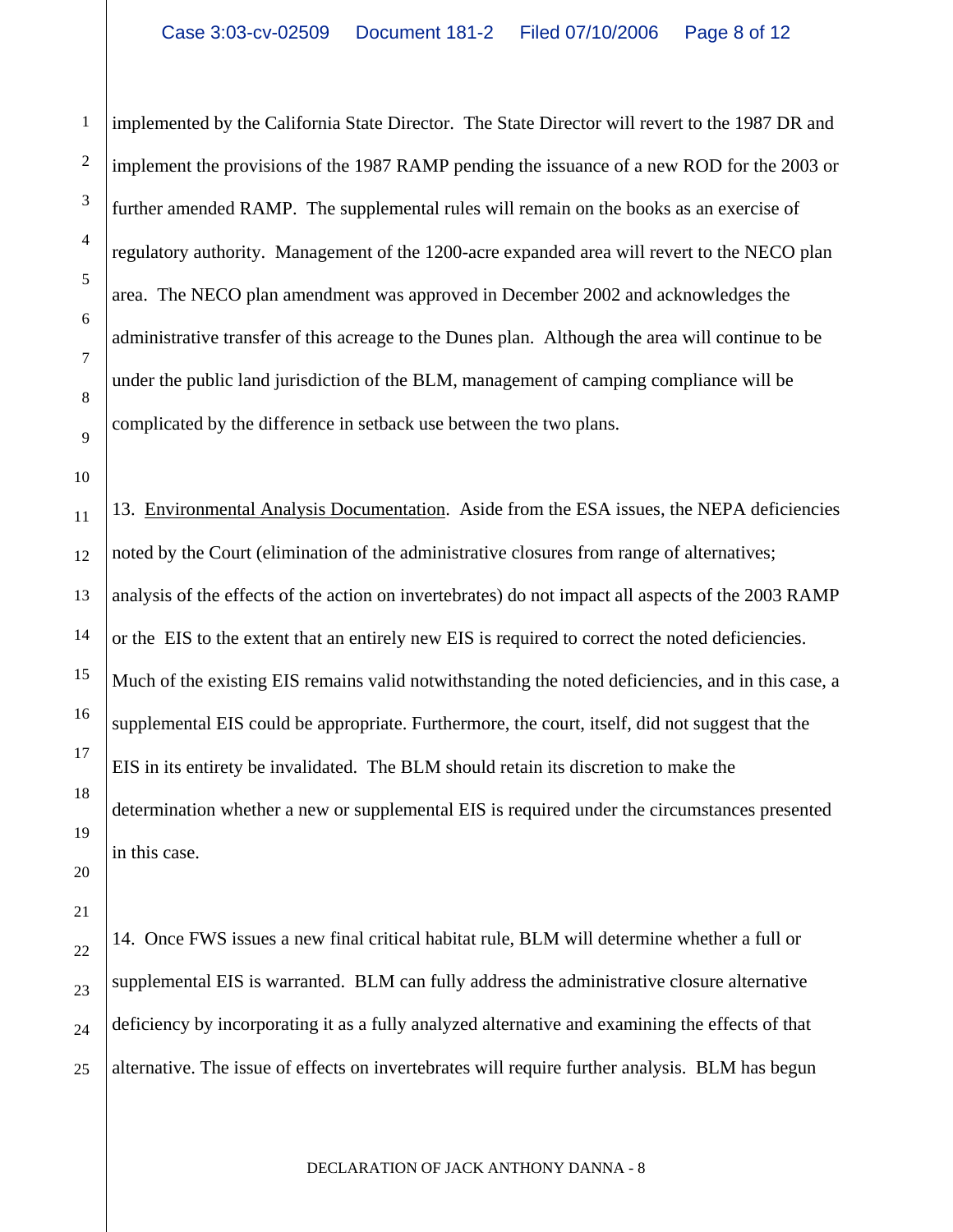the collection of recent available information on the 16 invertebrate species and the Andrew's Dunes scarab beetle and has consulted others about how the data gaps might be addressed. BLM is finding that little existing information exists on the invertebrate species relevant to its analysis. BLM will consider and apply, as necessary, CEQ's provision for incomplete or unavailable information (40 CFR 1502.22) during the reassessment period.

15. BLM undertook revision of the 1987 RAMP specifically to address endangered species issues and other circumstances that warranted further land use planning for ISDRA. The 2003 RAMP and associated EIS are the result of more than seven years effort by BLM and the public, including 19 public meetings conducted between 1998 and 2002, consideration of over 7,300 written public comments, consultations with Federal, State, and local governments and Indian Tribes, and responses by the BLM Director to formal protests from individuals and organizations. Vacature of the entire EIS would negate this public planning process and is not necessary to correct the deficiencies noted by the court.

16. Peirson's milk-vetch. Because of the very favorable 2004-2005 growing season, intensive BLM monitoring in late winter and spring of 2005 provided the clearest picture yet of the distribution of PMV in the Algodones Dunes. Map 3 of the attached report (Exhibit 1) shows the distribution of PMV in the Dunes. The report also documents a Dunes-wide estimate of 1,831,076 PMV plants, about 75% of which had flowered by the time of counting. These plants were distributed among 7 management areas in which they occur as follows (see Map 1 of the attached report for the location of the management areas).

1

2

3

4

5

6

7

8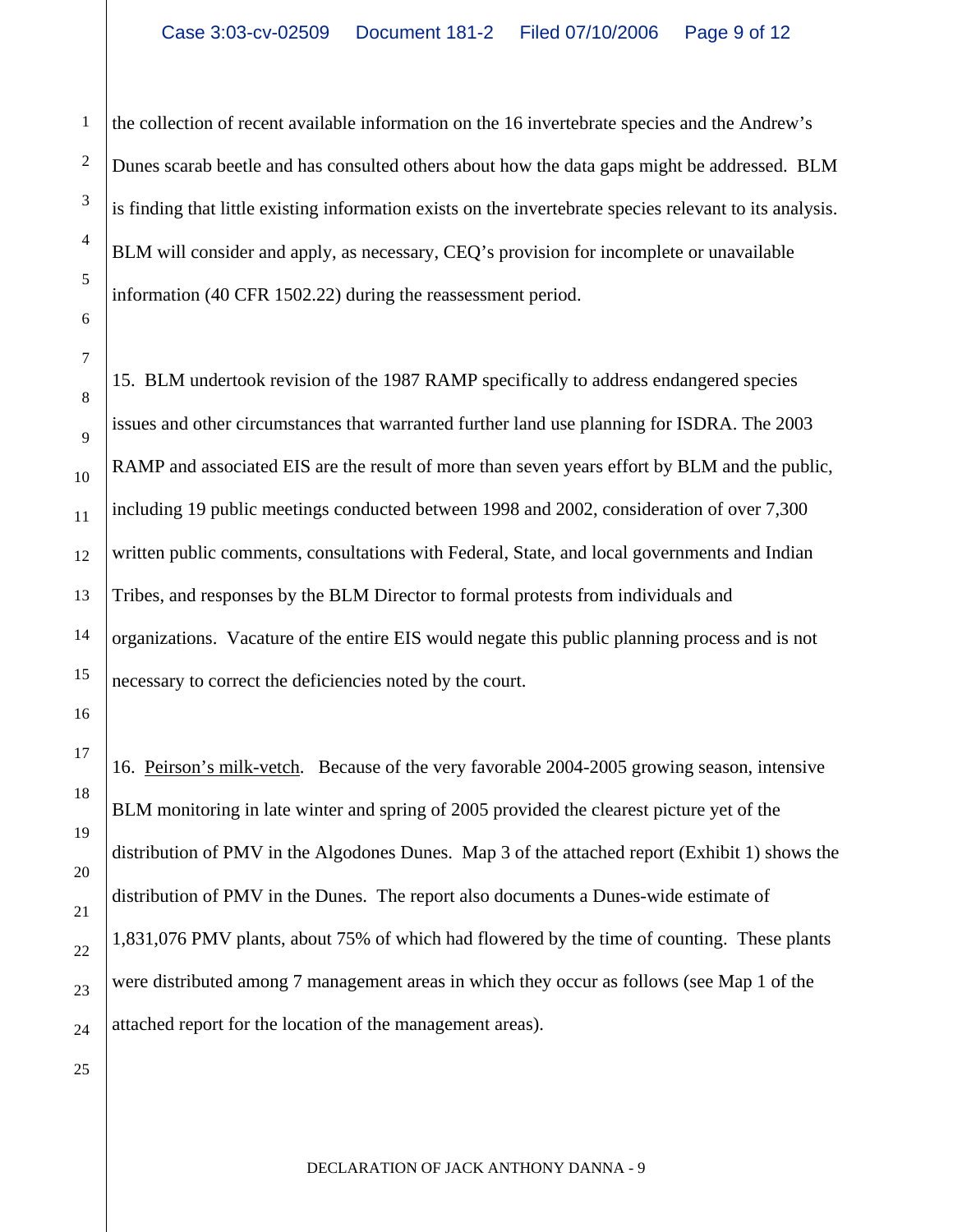|                        | Number of     |
|------------------------|---------------|
| <b>Management</b> Area | <b>Plants</b> |
| <b>Mammoth Wash</b>    | 73,502        |
| Wilderness             | 179,283       |
| Gecko                  | 305,583       |
| Glamis                 | 78,201        |
| <b>AMA</b>             | 660,131       |
| Ogilby                 | 448,233       |
| <b>Buttercup</b>       | 86,143        |
| Total                  | 1,831,076     |

1

2

3

4

5

6

7

8

9

10

11

12

13

14

15

16

17

18

19

20

21

22

23

24

25

17. Density, in terms of the number of plants per hectare, varied by management area. Density estimates were calculated by dividing the estimated total number of plants by the number of hectares sampled within each of the management areas (area sampled is shown in Map 2 of the attached report).

|                        | Density     |
|------------------------|-------------|
| <b>Management</b> Area | (plants/ha) |
| <b>Mammoth Wash</b>    | 55.0        |
| Wilderness             | 71.9        |
| Gecko                  | 80.8        |
| Glamis                 | 21.5        |
| <b>AMA</b>             | 118.0       |
| Ogilby                 | 132.0       |
| <b>Buttercup</b>       | 88.5        |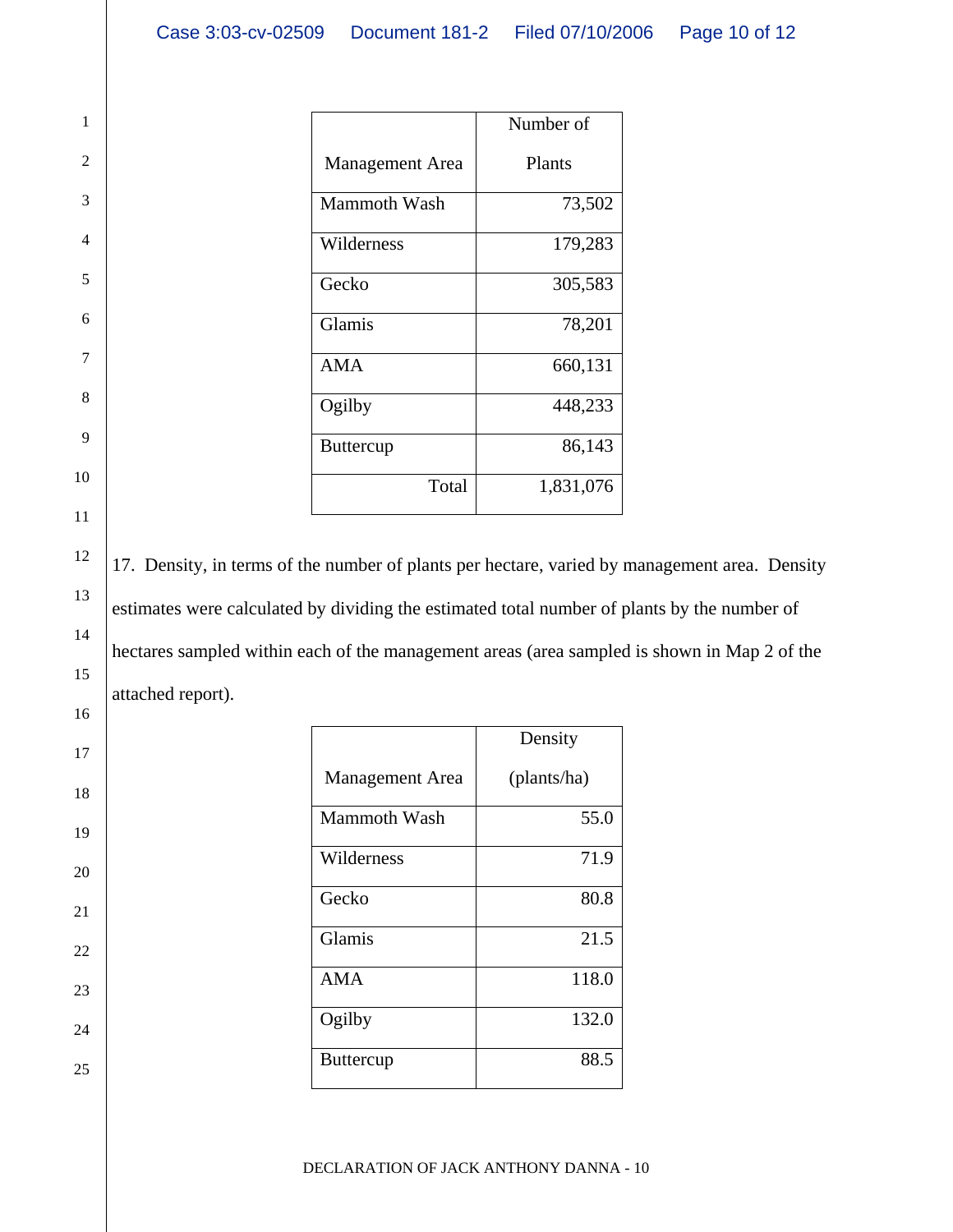18. A total of 123,488 cells, each 25m x 25m, were surveyed for PMV in spring 2005. Of this total, 26,116 cells (21.1%) had at least one PMV plant. About 75% of these occupied cells were in areas closed to OHV activity (either in the Wilderness Management Area or in the administrative closures). There were 739,805 PMV plants observed during the 2005 surveys (these observed plants were used to derive the estimates given above using stratified random sampling procedures), 75% of which were in areas closed to OHV activity (except for the Wilderness Management Area, no estimates of total population size can be made for each of the closed areas because the sampling was designed to make inferences to entire management areas). The information in this paragraph is not contained in the 2005 report, but was calculated from data on file with the BLM, California State Office.

19. As shown above, 75% of occupied cells and 75% of the PMV plants observed in spring 2005 are in areas currently closed to OHVs, either through Wilderness designation (the Wilderness Management Area) or through administrative closure. This fact, coupled with the high number of plants that are well distributed throughout the areas of the Dunes with suitable habitat, will more than suffice to ensure the conservation of PMV during the period in which FWS reconsiders the critical habitat designation, BLM revises its RAMP in accordance with the new critical habitat designation, BLM prepares a supplemental or new draft and final EISs, and FWS issues a biological opinion on the revised RAMP.

This concludes my declaration.